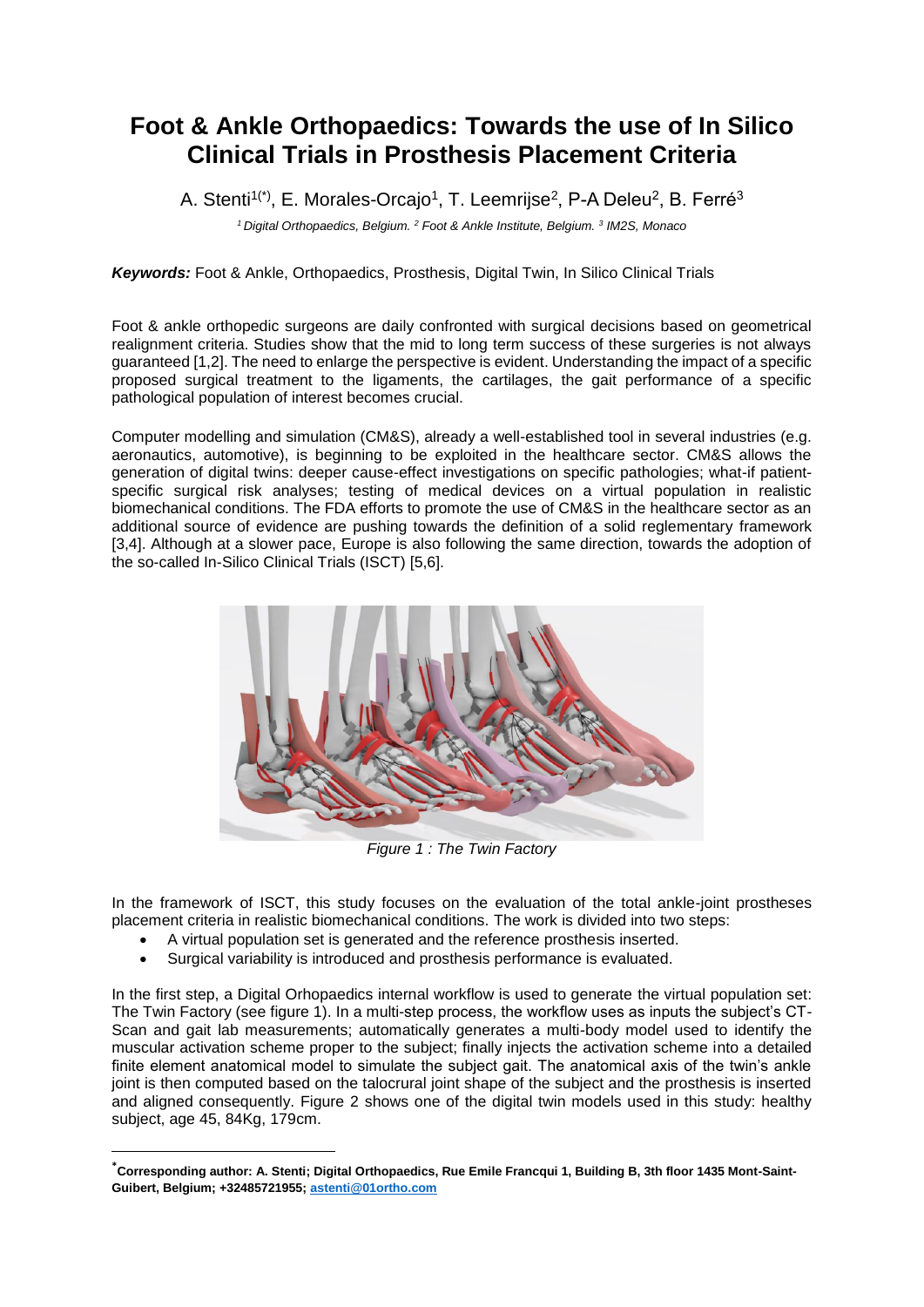A second workflow is used to identify an equivalent mechanical anatomical axis of the twin's ankle joint from the joint shape of the subject and insert and align consequently the prosthesis of interest. Figure 3 shows the identified talus dôme kinematic rotation axis and the reference prosthesis aligned consequently.



*Figure 2 : One Digital Twin of the population set. Plantar pressures (centre); ligaments & fascia stresses (right)*



*Figure 3 : Talus dôme equivalent axis of rotation (left); aligned reference prosthesis (right)*

In the second step, a design of experiment (DOE) approach is followed to investigate the correlation between the prosthesis position and several metrics of interests. The prosthesis is initially aligned along the computed talus dôme equivalent mechanical anatomical axis: reference position. In this study a 5<sup>°</sup> and 10° valgus/varus perturbation is considered according to the DOE summarised in table 1. The positioning impact is monitored via several output metrics involving: plantar pressure, cartilage contact pressure, ligaments strain and stress, joint ankle range of movement (ROM)(see figure 4).



*Figure 4 : Prosthesis insert contact pressure and joint ankle ROM during stance phase : with prosthesis (full lines) and without prosthesis (dotted lines).*